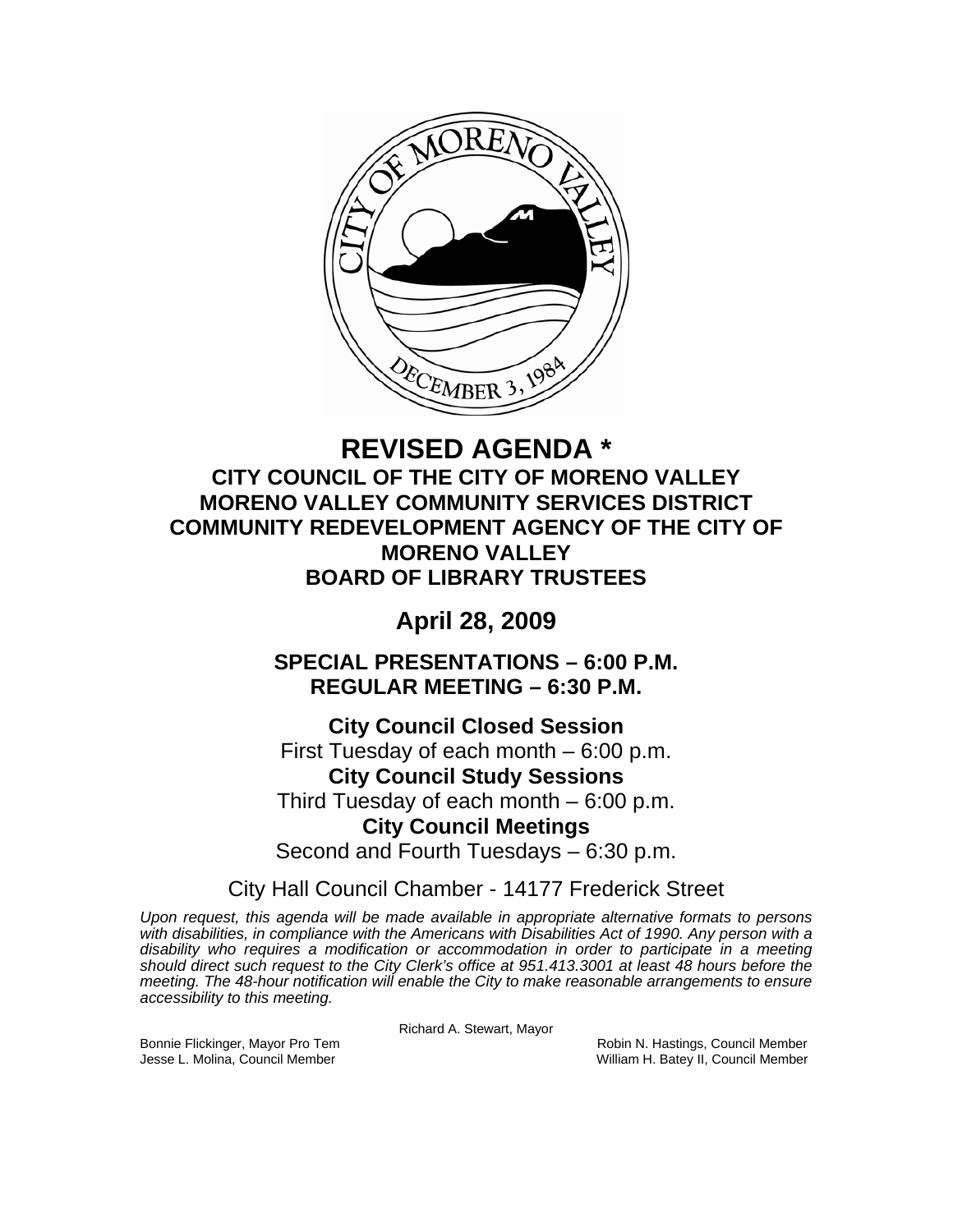### **AGENDA CITY COUNCIL OF THE CITY OF MORENO VALLEY April 28, 2009**

## **CALL TO ORDER – 6:00 PM**

## SPECIAL PRESENTATIONS

- 1. Recognition of Moreno Valley American Youth Soccer Organization (AYSO) Boys Under 10 - 4th Place AYSO California State Champions
- 2. Proclamation Recognizing Mental Health Month May 2009
- 3. Proclamation Recognizing National Fair Housing Month
- 4. Presentation to Officer of the Quarter Officer Martineau Belgarde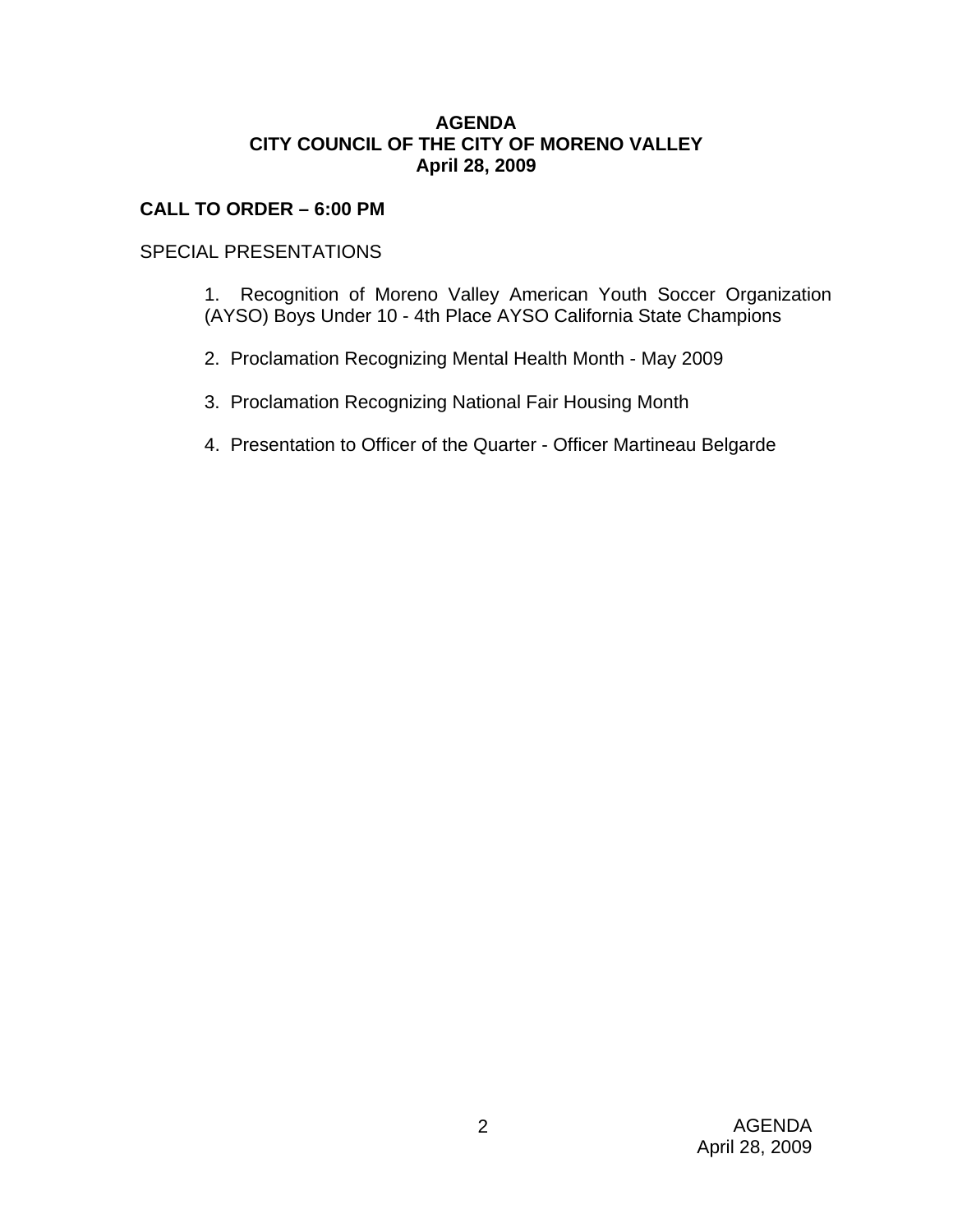#### **AGENDA JOINT MEETING OF THE CITY COUNCIL OF THE CITY OF MORENO VALLEY MORENO VALLEY COMMUNITY SERVICES DISTRICT COMMUNITY REDEVELOPMENT AGENCY OF THE CITY OF MORENO VALLEY AND THE BOARD OF LIBRARY TRUSTEES**

#### **REGULAR MEETING - 6:30 PM APRIL 28, 2009**

#### **CALL TO ORDER**

(Joint Meeting of the City Council, Community Services District, Community Redevelopment Agency, and the Board of Library Trustees - actions taken at the Joint Meeting are those of the Agency indicated on each Agenda item)

#### **PLEDGE OF ALLEGIANCE**

I**NVOCATION** - Pastor O.J. Philpot, Christ Community Church

### **ROLL CALL**

#### **INTRODUCTIONS**

PUBLIC COMMENTS ON MATTERS ON THE AGENDA WILL BE TAKEN UP AS THE ITEM IS CALLED FOR BUSINESS, BETWEEN STAFF'S REPORT AND CITY COUNCIL DELIBERATION (SPEAKER SLIPS MAY BE TURNED IN UNTIL THE ITEM IS CALLED FOR BUSINESS.)

PUBLIC COMMENTS ON MATTERS NOT ON THE AGENDA UNDER THE JURISDICTION OF THE CITY COUNCIL WILL BE HEARD PRIOR TO CITY COUNCIL REPORTS AND CLOSING COMMENTS. IN THE EVENT THAT THE AGENDA ITEM FOR SUCH PUBLIC COMMENTS HAS NOT BEEN CALLED BY 9:00 P.M., IT SHALL BE CALLED AS THE NEXT ITEM OF BUSINESS FOLLOWING THE CONCLUSION OF ANY ITEM BEING HEARD AT 9:00 P.M. Those wishing to speak should submit a BLUE speaker slip to the Bailiff. There is a three-minute time limit per person. All remarks and questions shall be addressed to the presiding officer or to the City Council and not to any individual Council member, staff member or other person.

### **JOINT CONSENT CALENDARS (SECTIONS A-D)**

All items listed under the Consent Calendars, Sections A, B, C, and D are considered to be routine and non-controversial, and may be enacted by one motion unless a member of the Council, Community Services District, Redevelopment Agency or the Board of Library Trustees requests that an item be removed for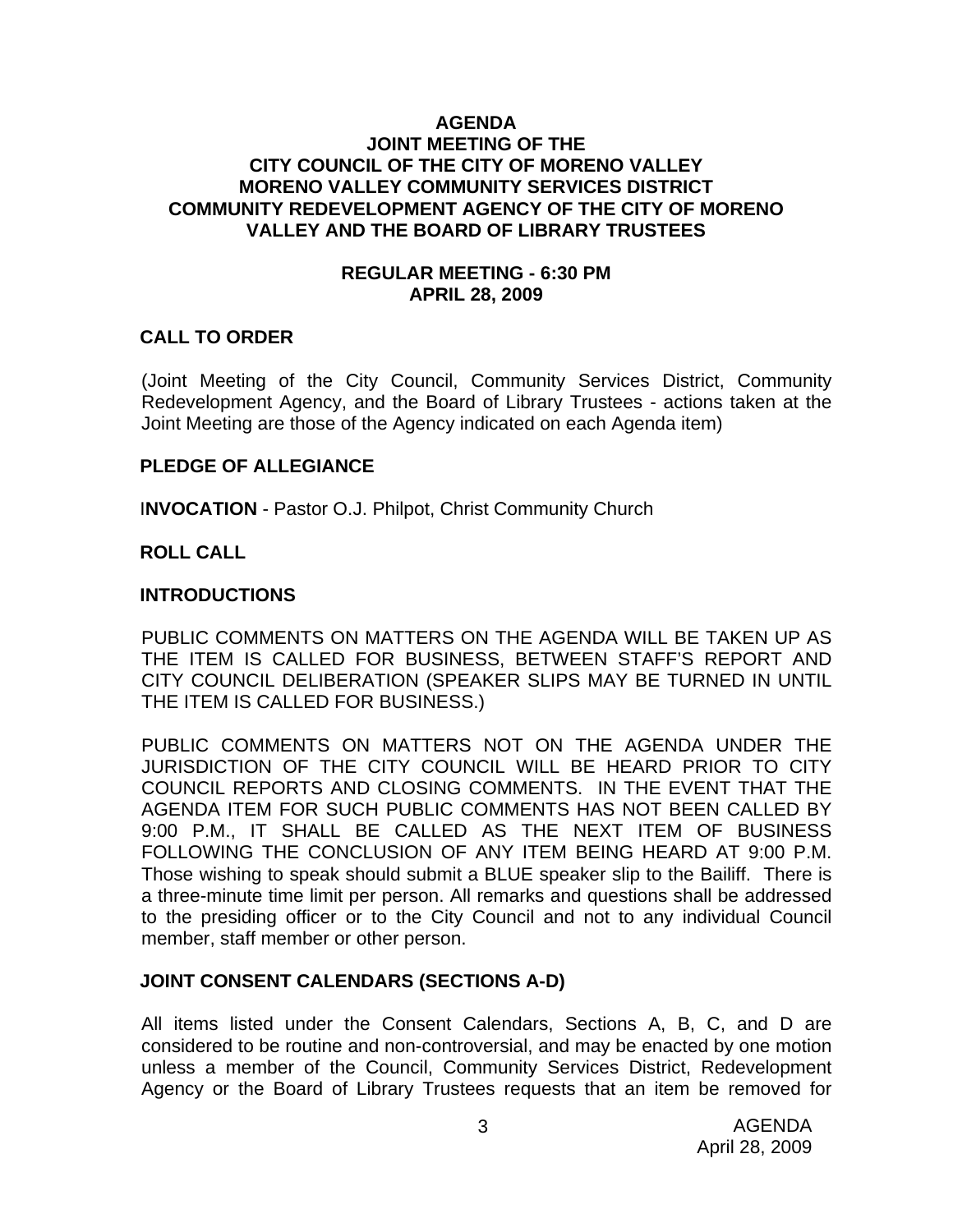separate action. The motion to adopt the Consent Calendars is deemed to be a separate motion by each Agency and shall be so recorded by the City Clerk. Items withdrawn for report or discussion will be heard after public hearing items.

# **A CONSENT CALENDAR - CITY COUNCIL**

- A .1 ORDINANCES READING BY TITLE ONLY **Recommendation:** Waive reading of all Ordinances.
- A .2 MINUTES REGULAR MEETING OF APRIL 14, 2009 (Report of: City Clerk's Department)

## **Recommendation:**

Approve as submitted.

A .3 PARCEL MAP 36075 – MULTI-FAMILY COMPLEX – ACCEPT FINAL MAP, AGREEMENT, AND BONDS FOR PUBLIC IMPROVEMENTS, EAST SIDE OF PERRIS BOULEVARD, SOUTH SIDE OF JOHN F. KENNEDY DRIVE, DEVELOPER - MV RANCHO DORADO II LIMITED PARTNERSHIP, PALM DESERT, CA. 92261 (Report of: Public Works Department)

# **Recommendation:**

- 1. Approve Parcel Map 36075, authorize the City Clerk to sign the map and transmit said map to the County Recorder's Office for recordation;
- 2. Accept the Agreement and Bonds for Public Improvements;
- 3. Authorize the Mayor to execute the Agreement;
- 4. Direct the City Clerk to forward the signed Agreement to the County Recorder's Office for recordation; and
- 5. Authorize the City Engineer to execute any future time extension amendments to the agreement, subject to City Attorney approval, if the required public improvements are not completed within said timeframe.
- A .4 CITY COUNCIL REPORTS ON REIMBURSABLE ACTIVITIES (Report of: City Clerk's Department)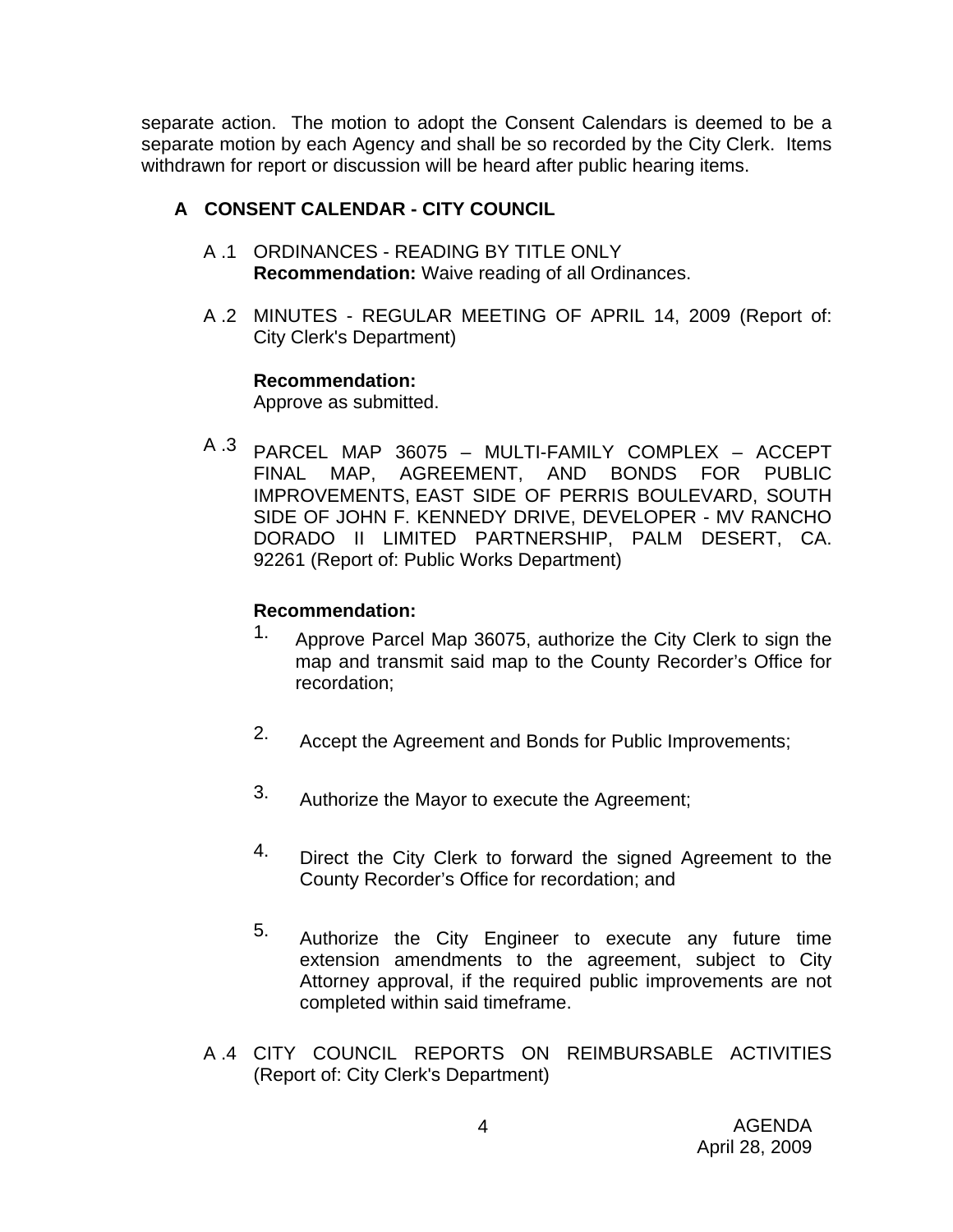#### **Recommendation:**

Receive and file the Reports on Reimbursable Activities for the period of April 8-21, 2009.

A .5 AUTHORIZATION TO ISSUE A PURCHASE ORDER FOR PROFESSIONAL CONSULTANT SERVICES FOR THE MORENO VALLEY AUTO MALL IMPROVEMENTS PROJECT NO. 08- 89791725 (Report of: Public Works Department)

## **Recommendation:**

- 1. Authorize the issuance of a Purchase Order to VA Consulting, Inc., Inland Empire Division, 255 E. Rincon Street, Suite 323, Corona, CA 92879 in the amount of \$187,067 (\$155,889 proposal amount plus 20% contingency amount of \$31,178) for the Moreno Valley Auto Mall Improvements (Account No. 897.91725); and
- 2. Authorize the Public Works Director/City Engineer to execute any subsequent related Change Orders to the Purchase Order with VA Consulting, Inc., up to but not to exceed the Purchase Order contingency authorized amount of \$31,178 for the Moreno Valley Auto Mall Improvements.
- A .6 FINAL MAPS 32834 AND 32836--APPROVAL OF MAINTENANCE AGREEMENT BY AND BETWEEN CITY OF MORENO VALLEY AND GOLDEN FIELDS AND COBBLESTONE HOMEOWNERS ASSOCIATIONS (Report of: Public Works Department)

## **Recommendation:**

- 1. Approve the Maintenance Agreement by and between the City of Moreno Valley (City) and Golden Fields and Cobblestone Homeowners Associations;
- 2. Authorize the Mayor to execute the Maintenance Agreement;
- 3. Authorize the City Attorney to work with Golden Fields and Cobblestone Homeowners Associations to draft modifications or amendments to the Maintenance Agreement as necessary from time to time to clarify the intent and effectuate the provisions of said Agreement;
- AGENDA April 28, 2009 5 4. Authorize the City Treasurer to invest the required Trust Fund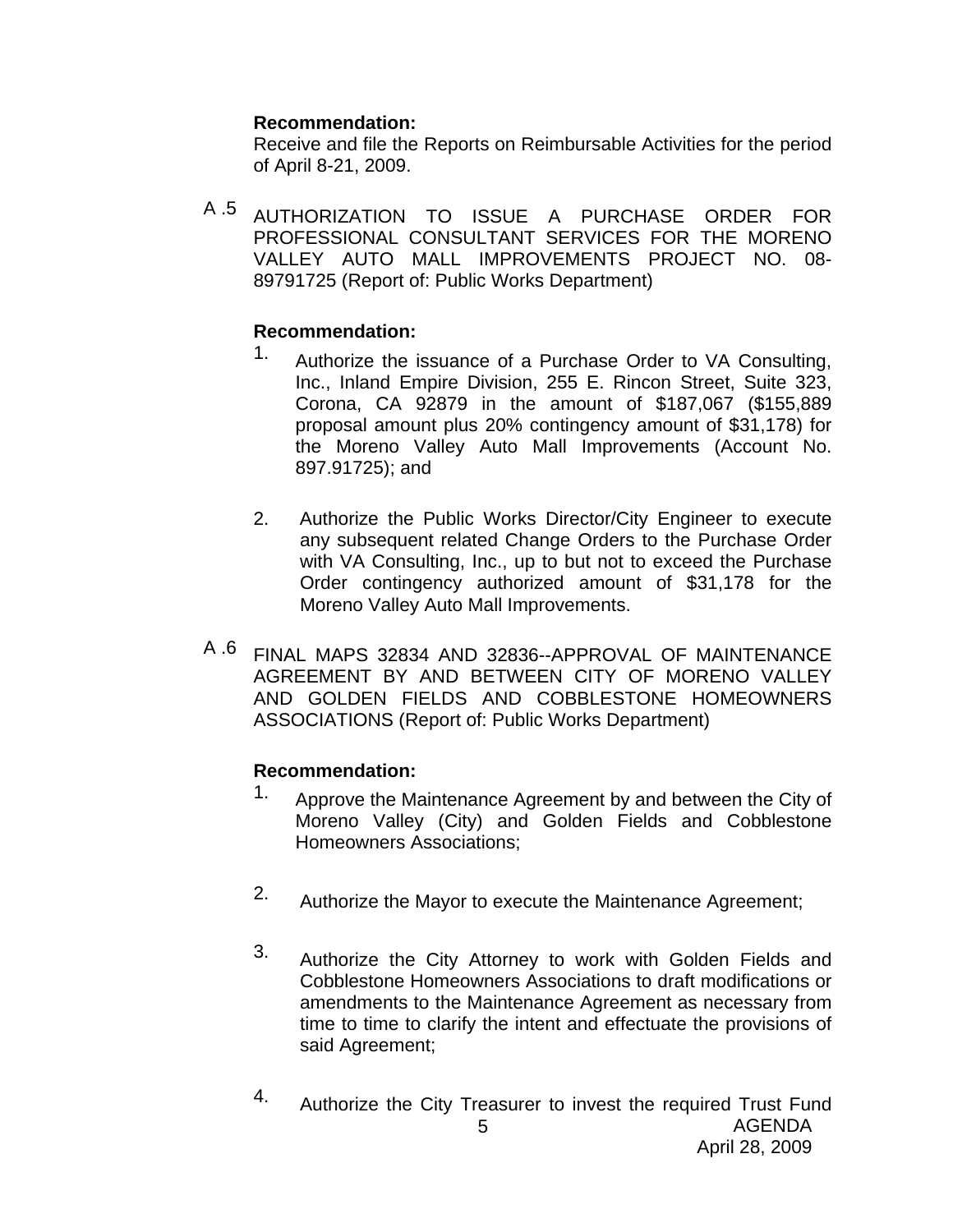pursuant to Section 7 of the Maintenance Agreement;

- 5. Authorize the City Manager to execute modifications or amendments to the Maintenance Agreement as prepared by the City Attorney; and
- 6. Authorize the City Clerk to transmit the executed Maintenance Agreement to the Office of the Recorder for the County of Riverside for recordation.
- A .7 LEGISLATIVE UPDATE (Report of: City Manager's Office)

#### **Recommendation:**

Receive and file this informational report.

A .8 COMPREHENSIVE ANNUAL FINANCIAL REPORT FOR FISCAL YEAR ENDED JUNE 30, 2008 (Report of: Financial & Administrative Services Department)

#### **Recommendation:**

Receive and file the Comprehensive Annual Financial Report for the Fiscal Year ended June 30, 2008.

A .9 2008 ANNUAL REPORT OF THE PLANNING COMMISSION (Report of: Community Development Department)

### **Recommendation:**

- 1. Receive and file the 2008 Annual Report of the Planning Commission; and
- 2. Authorize transmittal to the California State Office of Planning and Research in accordance with Government Code Section 65040.5.
- A .10 APPROVAL OF IDENTITY THEFT PREVENTION POLICY (Report of: Financial & Administrative Services Department)

### **Recommendation:**

Approve the Identity Theft Prevention Policy.

A .11 AWARD THE PURCHASE OF ELECTRICAL CABLE, SWITCH AND RELATED MATERIALS FROM ONE SOURCE DISTRIBUTORS,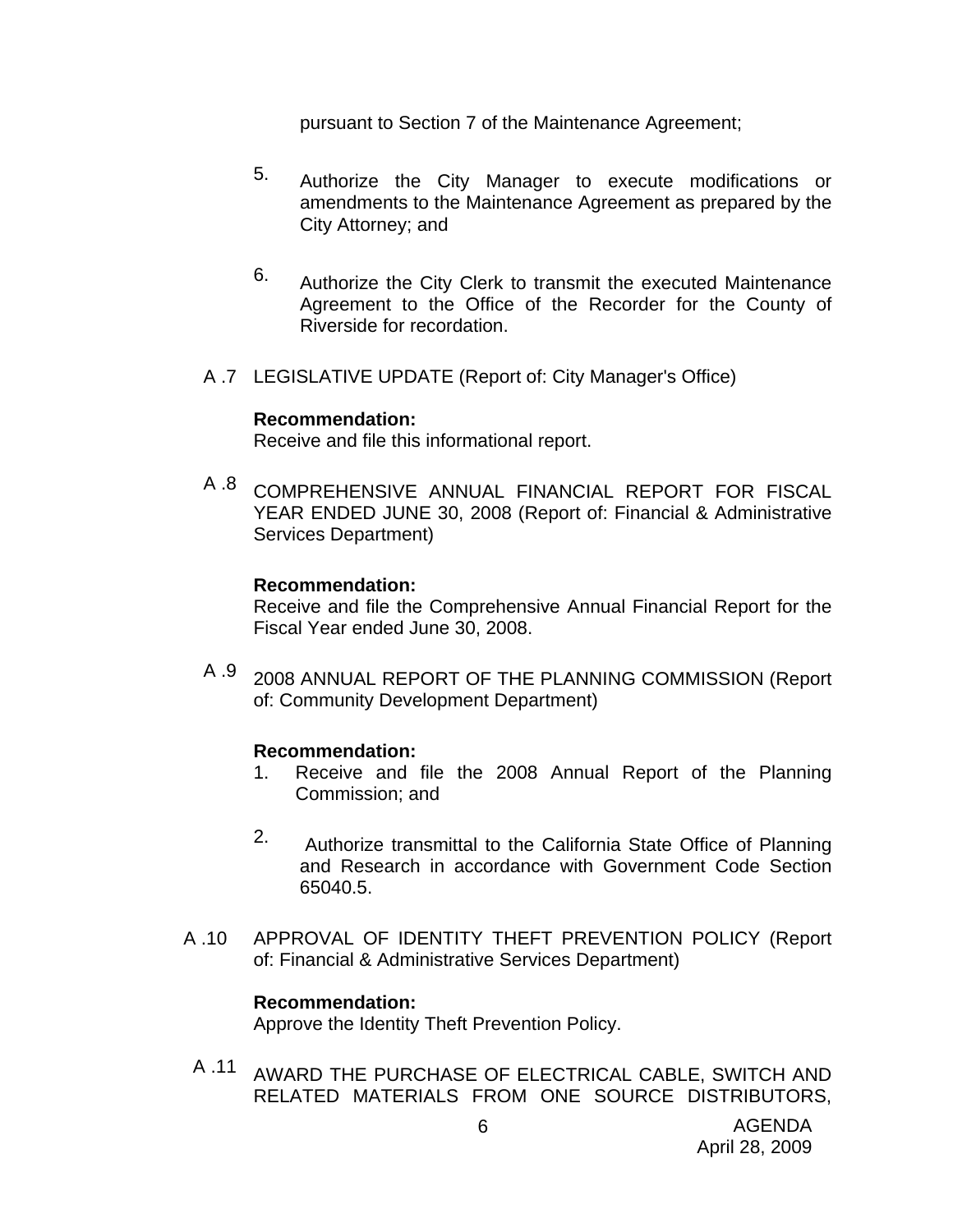INC. FOR THE CONSTRUCTION OF A NEW SUBSTATION FEEDER PROJECT, PROJECT # MVU-005 (Report of: Public Works Department)

### **Recommendation:**

- 1. Award the purchase contract for electrical cable, switch, and related materials for the construction of a new Substation Feeder Project, Project #MVU-005 to One Source Distributors, Inc., 1865 Ord Way, Oceanside, CA 92056, the lowest responsible bidder; and
- 2. Authorize the Financial & Administrative Services Director to issue a Purchase Order for One Source Distributors in the amount of \$290,215.96 (\$261,732.16 base bid amount plus 10% contingency) (Account No. 601.61225.7200).

## **B CONSENT CALENDAR - COMMUNITY SERVICES DISTRICT**

- B .1 ORDINANCES READING BY TITLE ONLY **Recommendation:** Waive reading of all Ordinances.
- B <sup>2</sup> RECOMMENDATION TO PURCHASE AFTER SCHOOL PROGRAM SUPPLIES THROUGH AFTERSCHOOLSTORE.COM FOR THE ASES PROGRAM (Report of: Parks and Community Services)

### **Recommendation:**

Give the City Manager authorization for the purchase of after school program supplies through Afterschoolstore.com to provide an educational and enrichment element for the After School Education and Safety Program Grant (ASES) and direct the Budget Officer to issue a purchase order in the amount of \$144,308.

B .3 MINUTES - REGULAR MEETING OF APRIL 14, 2009 (Report of: City Clerk's Department)

### **Recommendation:**

Approve as submitted.

### **C CONSENT CALENDAR - COMMUNITY REDEVELOPMENT AGENCY**

- C .1 ORDINANCES READING BY TITLE ONLY **Recommendation:** Waive reading of all Ordinances.
- AGENDA 7 C .2 MINUTES - REGULAR MEETING OF APRIL 14, 2009 (Report of: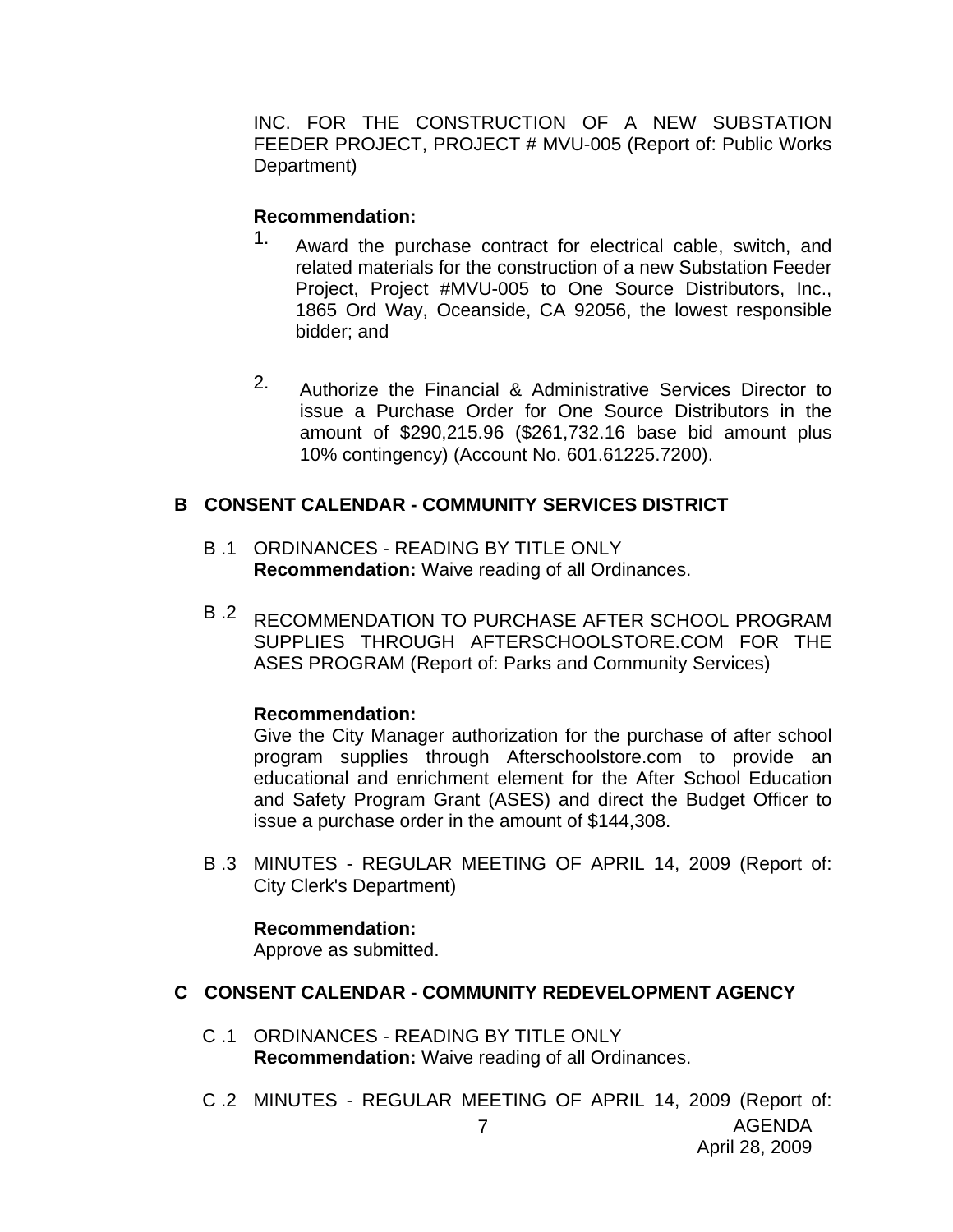City Clerk's Department)

**Recommendation:**  Approve as submitted.

#### **D CONSENT CALENDAR - BOARD OF LIBRARY TRUSTEES**

- D .1 ORDINANCES READING BY TITLE ONLY **Recommendation:** Waive reading of all Ordinances.
- D .2 MINUTES REGULAR MEETING OF APRIL 14, 2009 (Report of: City Clerk's Department)

**Recommendation:** 

Approve as submitted.

## **E PUBLIC HEARINGS**

Questions or comments from the public on a Public Hearing matter are limited to five minutes per individual and must pertain to the subject under consideration. Those wishing to speak should complete and submit a GOLDENROD speaker slip to the Bailiff.

E .1 PUBLIC HEARING REGARDING A MAIL BALLOT PROCEEDING FOR TENTATIVE PARCEL MAP 35386 BALLOTING FOR NPDES (Report of: Public Works Department)

### **Recommendation:**

a. Direct the City Clerk to tabulate the National Pollutant Discharge Elimination System (NPDES) ballot for Tentative Parcel Map (TPM) 35386;

b. Verify and accept the result of the mail ballot proceeding as identified on the Official Tally Sheet and APN listing;

c. Receive and file with the City Clerk's office the accepted Official Tally Sheet and APN listing; and

d. If approved, authorize and impose the NPDES maximum residential regulatory rate to TPM 35386.

### **F ITEMS REMOVED FROM CONSENT CALENDARS FOR DISCUSSION OR SEPARATE ACTION**

#### **G REPORTS**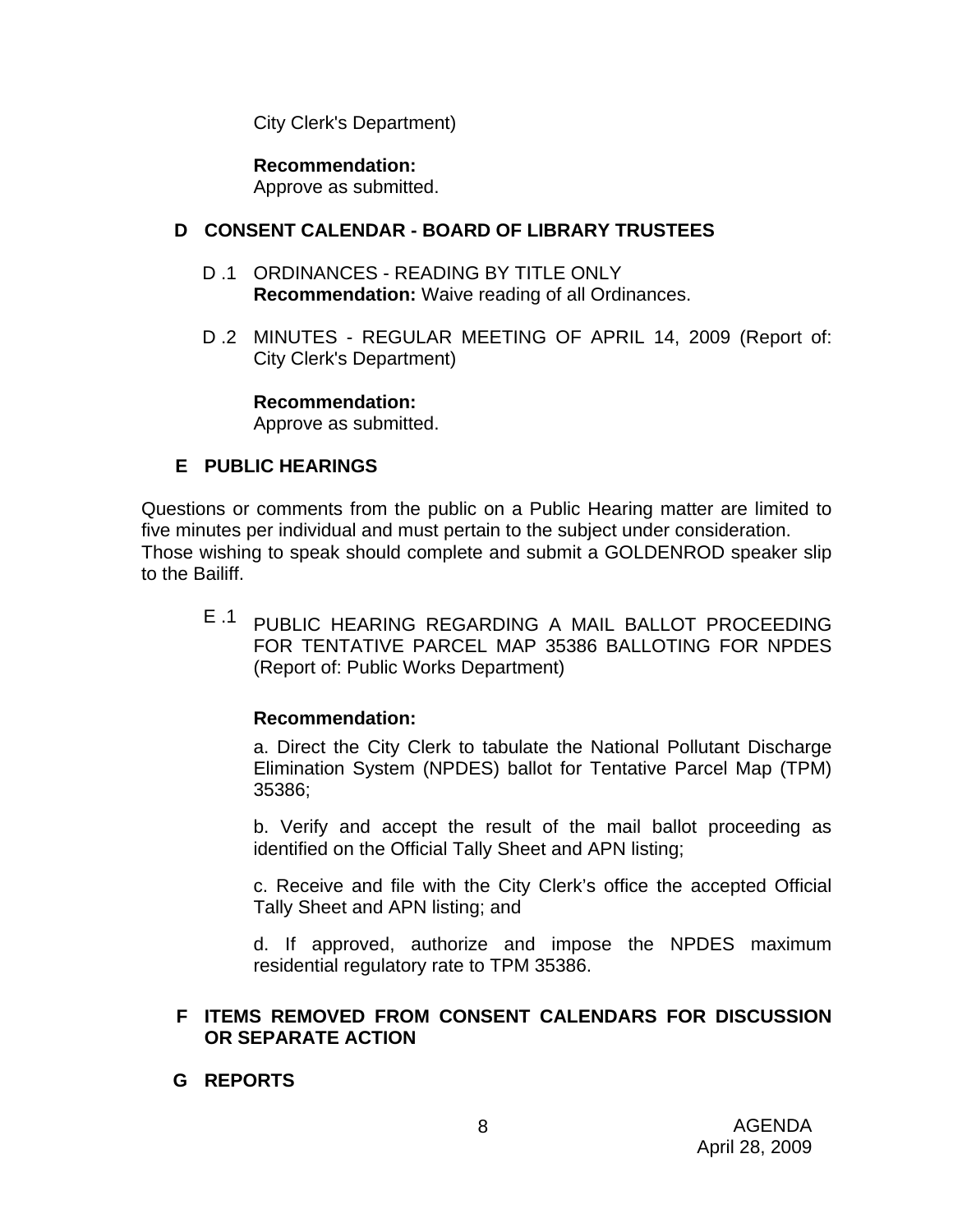G .1 CITY COUNCIL REPORTS ON REGIONAL ACTIVITIES (Informational Oral Presentation - not for Council action)

a) Report by Council Member Jesse L. Molina on the Riverside County Transportation Commission (RCTC)

G .2 REPORT IN SUPPORT OF SOCIAL HOST ORDINANCE (Report of: Police Department)

#### **Recommendation: That the City Council:**

- 1. Review and file the information presented in this report; and
- 2. Introduce Ordinance No. 792, "Social Host Accountability".

#### Ordinance 792

An Ordinance of the City Council of the City of Moreno Valley, California, Establishing Social Host Accountability and Prohibiting Unruly Parties Where Underage Drinking Occurs

- G .3 RECONSIDERATION OF RESOLUTION NO. 2009-26 AND CSD RESOLUTION NO. 2009-03 TO AMEND THE POLICY FOR CONDUCTING MAIL BALLOT PROCEEDINGS AND CSD RESOLUTION NO. 2009-04 TO AMEND COMMUNITY SERVICES DISTRICT ZONE B (RESIDENTIAL STREET LIGHTING) AND ZONE C (ARTERIAL STREET LIGHTING) POLICY (Report of: Public Works Department)
- G .4 CONSIDERATION OF AN ORDINANCE EXTENDING THE EXPIRATION DATE OF CERTAIN DISCRETIONARY PERMITS OR ENTITLEMENTS APPROVED BY THE CITY ON OR AFTER JANUARY 1, 2006 (Report of: City Manager's Office)

### **Recommendation: That the City Council:**

Introduce Ordinance No. 791, extending the expiration date of certain discretionary permits or entitlements approved by the City on or after January 1, 2006.

Ordinance No. 791

An Ordinance of the City Council of the City of Moreno Valley, California, Extending the Expiration Date of Certain Discretionary Permits or Entitlements Approved by the City on or after January 1, 2006

G .5 CONSIDERATION OF A PILOT PROGRAM TO COLLECT CERTAIN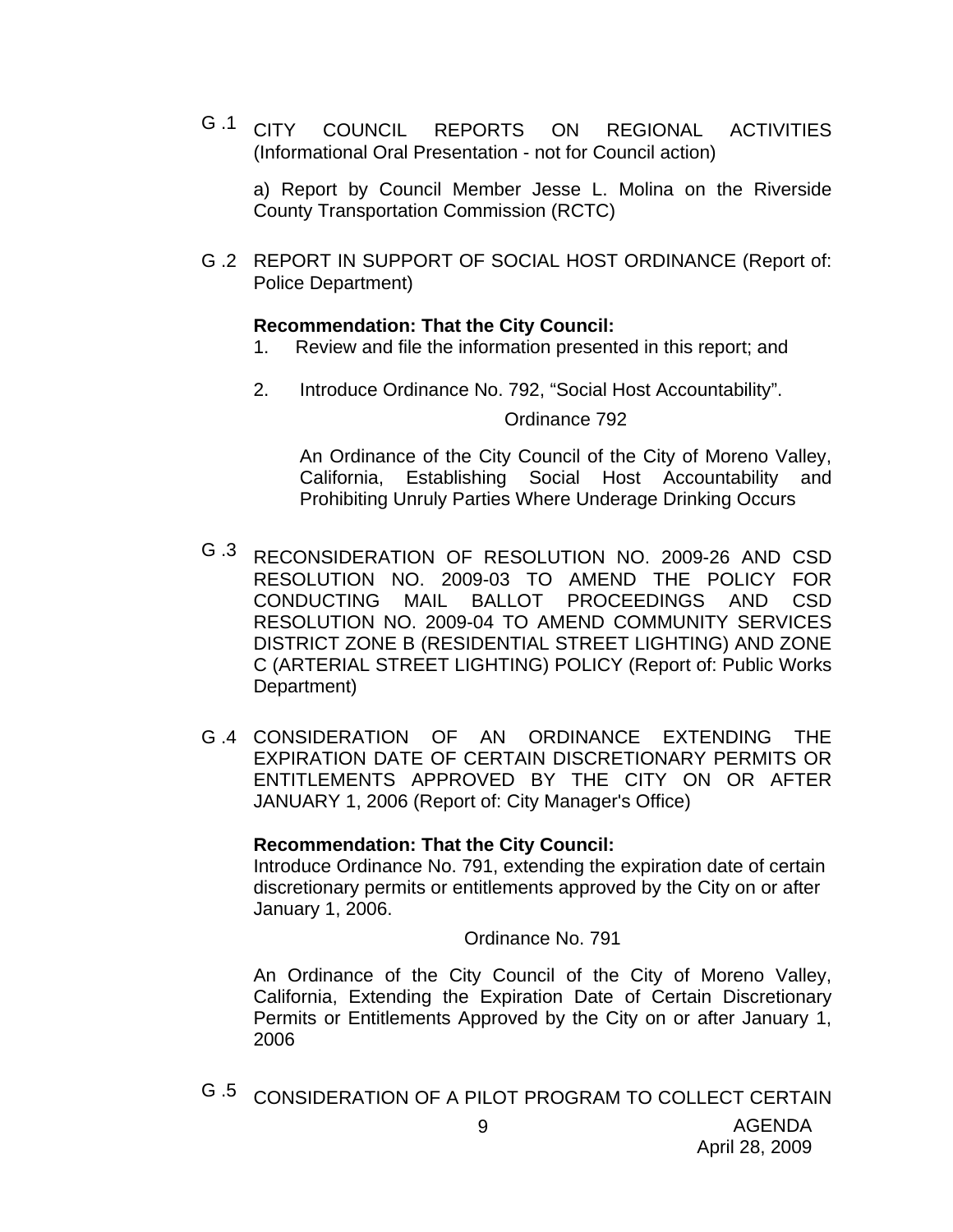PLAN CHECK AND INSPECTION FEES ON THE ACTUAL COSTS (TIME AND MATERIAL) OF PROVIDING THE SERVICES (Report of: City Manager's Office)

\*G .6 CITY MANAGER'S REPORT (Informational Oral Presentation - not for Council action)

### **H LEGISLATIVE ACTIONS**

- H .1 ORDINANCES 1ST READING AND INTRODUCTION NONE
- H .2 ORDINANCES 2ND READING AND ADOPTION
	- H .2 .1 ORDINANCE NO. 787 AMENDING THE OFFICIAL ZONING ATLAS OF SAID CITY, TO INCLUDE A CHANGE OF ZONE FOR THREE PROPERTIES CITYWIDE INCLUDING A 0.25 ACRE PARCEL (PA08-0028) FROM OFFICE COMMERCIAL (OC) TO NEIGHBORHOOD COMMERCIAL (NC) ON THE NORTHWEST CORNER OF GINA AVENUE AND DRACAEA AVENUE, A 0.53 ACRE PARCEL (PA08-0026) FROM BUSINESS PARK (BP) TO NEIGHBORHOOD COMMERCIAL (NC) ON THE NORTHWEST CORNER OF EDGEMONT STREET AND COTTONWOOD AVENUE, AND A NINE (9) ACRE PARCEL (PA08-0024) FROM OFFICE COMMERCIAL (OC) TO NEIGHBORHOOD COMMERCIAL (NC) ON THE SOUTHWEST CORNER OF LASSELLE STREET AND ALESSANDRO BOULEVARD (RECEIVED FIRST READING AND INTRODUCTION ON APRIL 14, 2009 ON A 4-0-1 VOTE, BATEY ABSENT) (Report of: Community Development Department)

### **Recommendation:**

Adopt Ordinance No. 787 for Project A thereby APPROVING a change of zone from Office Commercial (OC) to Neighborhood Commercial (NC) for a 0.25 acre parcel on northwest corner of Gina Ave. and Dracaea Avenue (PA08- 0028), a change of zone from Business Park (BP) to Neighborhood Commercial (NC) for a 0.53 acre parcel located on the northwest corner of Edgemont Street and Cottonwood Ave (PA08-0026) and a change of zone from Office Commercial (OC) to Neighborhood Commercial (NC) for a nine (9) acre parcel on the southwest corner of Lasselle Street and Alessandro Blvd. (PA08-0024), based on the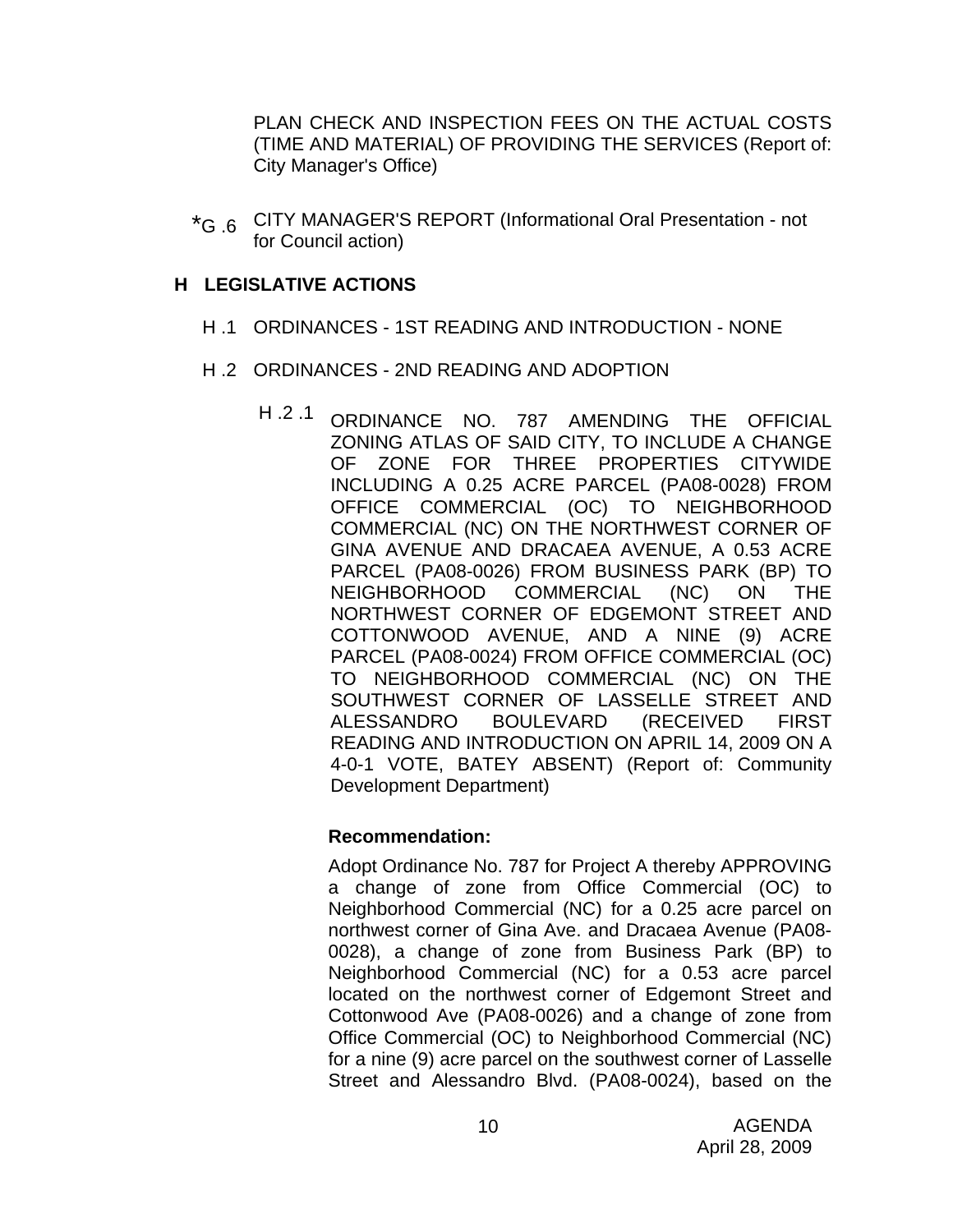findings in the City Council Ordinance.

#### Ordinance No. 787

An Ordinance of the City Council of the City of Moreno Valley, California, Amending the Official Zoning Atlas of Said City, to include a Change of Zone for Three Properties Citywide including a 0.25 Acre Parcel (PA08-0028) from Office Commercial (OC) to Neighborhood Commercial (NC) on the Northwest Corner of Gina Avenue and Dracaea Avenue, a 0.53 Acre Parcel (PA08-0026) from Business Park (BP) to Neighborhood Commercial (NC) on the Northwest Corner of Edgemont Street and Cottonwood Avenue, and a Nine (9) Acre Parcel (PA08-0024) from Office Commercial (OC) to Neighborhood Commercial (NC) on the Southwest Corner of Lasselle Street and Alessandro **Boulevard** 

H .2 .2 ORDINANCE NO. 788 APPROVING PA06-0027 (ZONE CHANGE) TO CHANGE THE LAND USE FOR 5.85 ACRES LOCATED WITHIN ASSESSOR'S PARCEL NUMBERS 263-120-020, AND -021 FROM OFFICE COMMERCIAL TO COMMUNITY COMMERCIAL IN ORDER TO DEVELOP A 631 UNIT SELF- STORAGE WAREHOUSE FACILITY LOCATED AT THE SOUTHEAST CORNER OF EUCALYPTUS AVENUE AND EDGEMONT STREET (RECEIVED FIRST READING AND INTRODUCTION ON APRIL 14, 2009 ON A 4-0-1 VOTE, BATEY ABSENT) (Report of: Community Development Department)

### **Recommendation:**

Adopt Ordinance No. 788 for Project B thereby APPROVING a change of zone (PA06-0026) from Office Commercial (OC) to Community Commercial (CC) for a 5.85 acre parcel at the southeast corner of Eucalyptus Avenue and Edgemont Street, based on the findings in the City Council Ordinance.

### Ordinance No. 788

An Ordinance of the City Council of the City of Moreno Valley, California, Approving PA06-0027 (Zone Change) to Change the Land Use for 5.85 Acres Located Within Assessor's Parcel Numbers 263-120-020, and -021 from Office Commercial to Community Commercial in Order to Develop A 631 Unit Self-Storage Warehouse Facility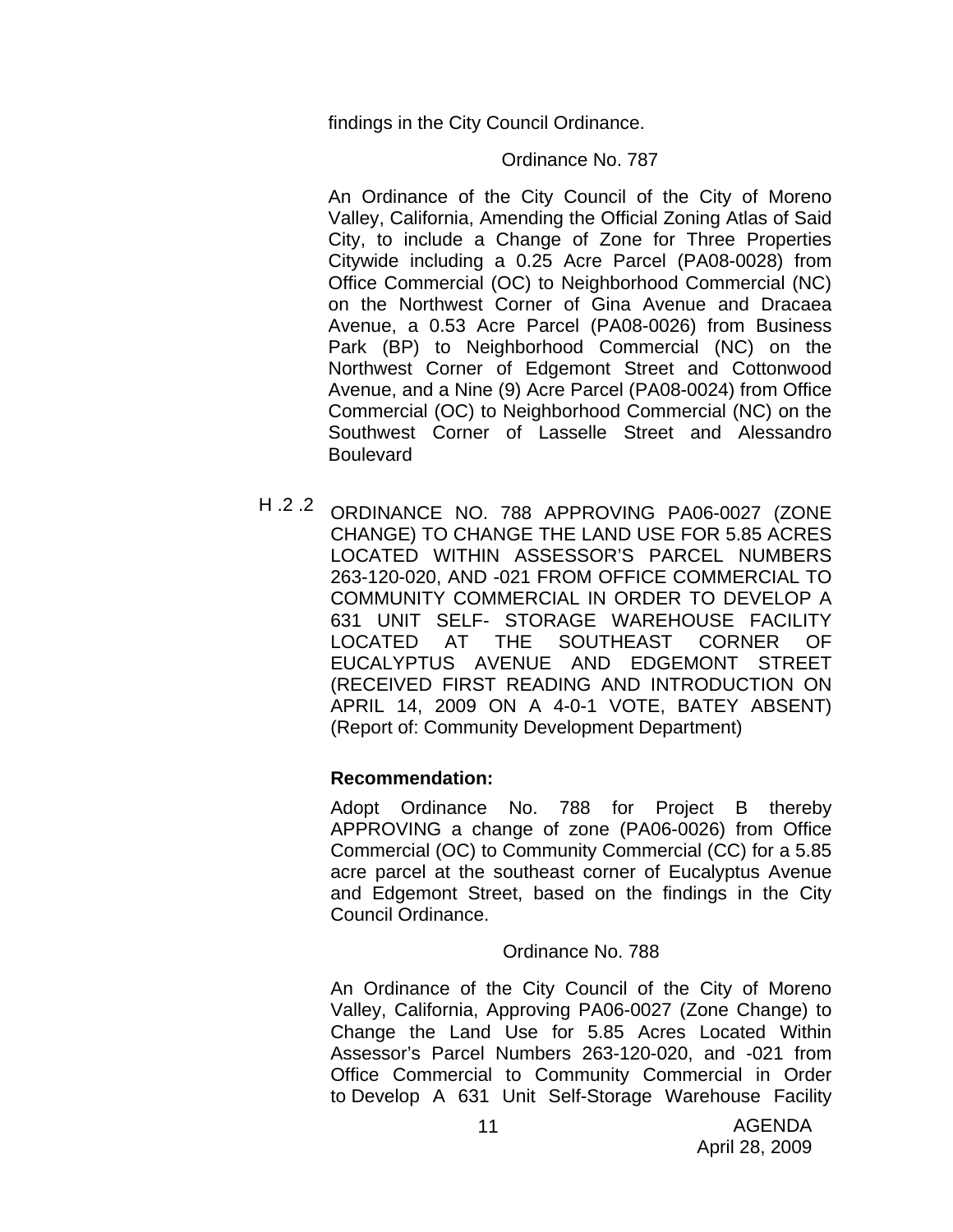Located at the Southeast Corner of Eucalyptus Avenue and Edgemont Street

H .2 .3 ORDINANCE NO. 789 AMENDING MUNICIPAL CODE SECTION 9.09.140 SELF-STORAGE WAREHOUSES, TO ALLOW FOR EXCEPTIONS TO CURRENT DESIGN AND SCREENING REQUIREMENTS FOR SELF-STORAGE WAREHOUSES LOCATED ALONG MAJOR ARTERIALS (RECEIVED FIRST READING AND INTRODUCTION ON APRIL 14, 2009 ON A 4-0-1 VOTE, BATEY ABSENT) (Report of: Community Development Department)

## **Recommendation:**

Adopt Ordinance No. 789 for Project B thereby APPROVING a Municipal Code Amendment (PA08-0006) to Section 9.09.140 Self-storage warehouses, allowing for exceptions to current design and screening requirements for self-storage warehouses located along major arterials, based on the findings in the City Council Ordinance.

#### Ordinance No. 789

An Ordinance of the City Council of the City of Moreno Valley, California, Amending Municipal Code Section 9.09.140 Self-Storage Warehouses, to Allow for Exceptions to Current Design and Screening Requirements for Self-Storage Warehouses Located along Major Arterials

- H .3 ORDINANCES URGENCY ORDINANCES NONE
- H .4 RESOLUTIONS NONE

### **PUBLIC COMMENTS ON ANY SUBJECT NOT ON THE AGENDA UNDER THE JURISDICTION OF THE CITY COUNCIL**

Those wishing to speak should complete and submit a BLUE speaker slip to the Bailiff. There is a three-minute time limit per person. All remarks and questions shall be addressed to the presiding officer or to the City Council and not to any individual Council member, staff member or other person.

### **CLOSING COMMENTS AND/OR REPORTS OF THE CITY COUNCIL, COMMUNITY SERVICES DISTRICT, OR COMMUNITY REDEVELOPMENT AGENCY**

Materials related to an item on this Agenda submitted to the City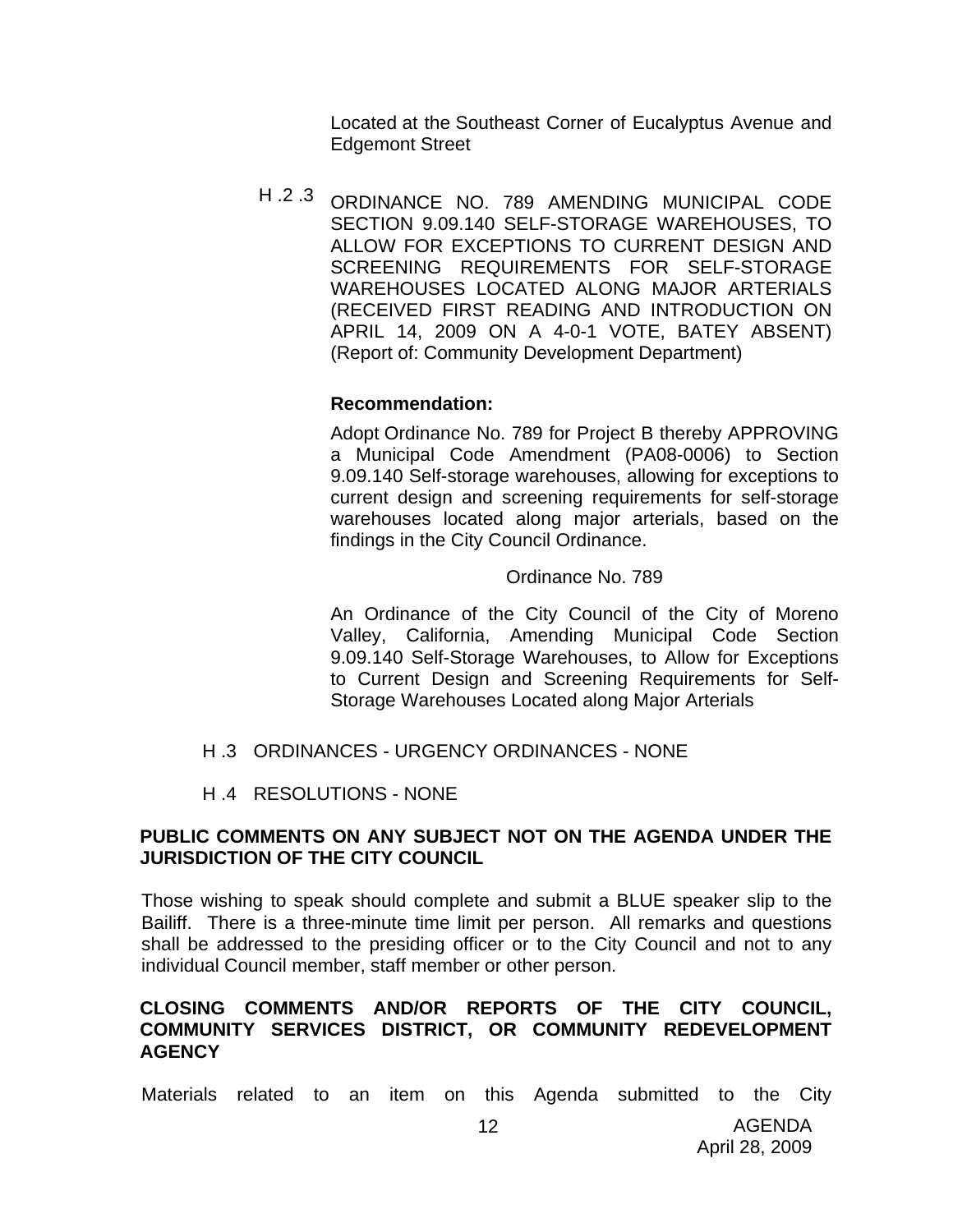Council/Community Services District/Community Redevelopment Agency or the Board of Library Trustees after distribution of the agenda packet are available for public inspection in the City Clerk's office at 14177 Frederick Street during normal business hours.